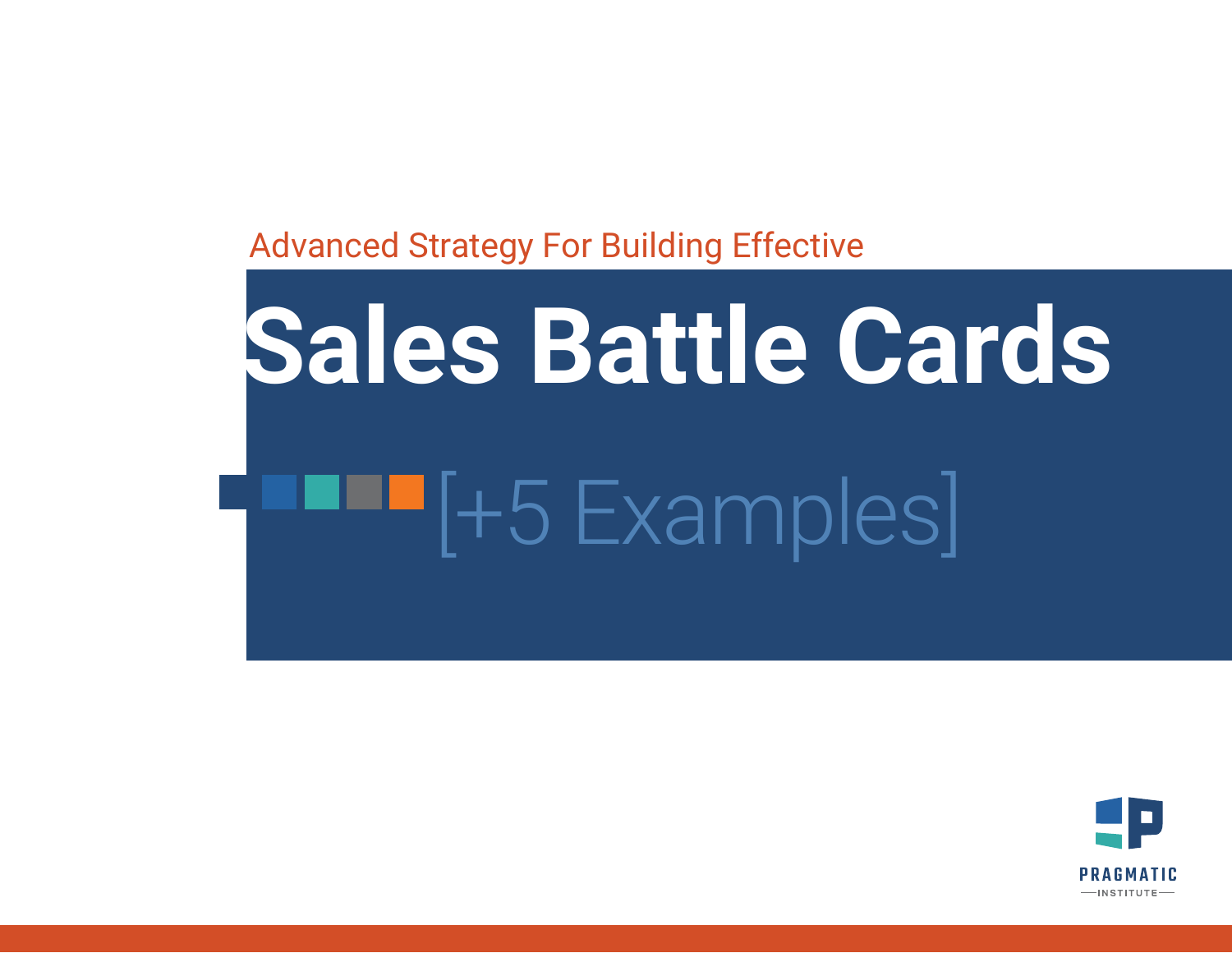

**HEN SALES TEAMS FIRST** started using battle cards, they were usually single-sided pieces of paper that they would display at their desk or cubicle for quick reference when making sales calls.

It was a simple but extremely helpful tool. So, what do most people want to do when they discover power

OBJECTIONS

PRICING

COMPTER COMPTE

COMP<sub>ET</sub>

tools? They want to make it stronger and more effective. Ultimately, they want to make it better.

Improvements usually started with designing a template that is easier to scan or visually helpful in some way. Unfortunately, for many companies, quantity correlated with quality, so "making it better" meant to make it longer.

The reports with thousands of words and 100-slide presentations aren't the simple and helpful tools that sales teams can easily use, so the information gets stored in dusty digital files and rarely referenced.

But the original, yet simple, single-sided piece of paper solved a real problem. Sales teams need to know how to engage in persuasive conversations about the products and services they're responsible for selling. To do that, they need the most accurate information available both about the company and its competitors.

If we know battle cards are a helpful tool to any customer-facing employee, let's ask the question again, "how do we make it better?"

What we recommend is going back to creating those simple one-page battle cards. You'll waste everyone's time if you work on creating a tool the sales team finds useless.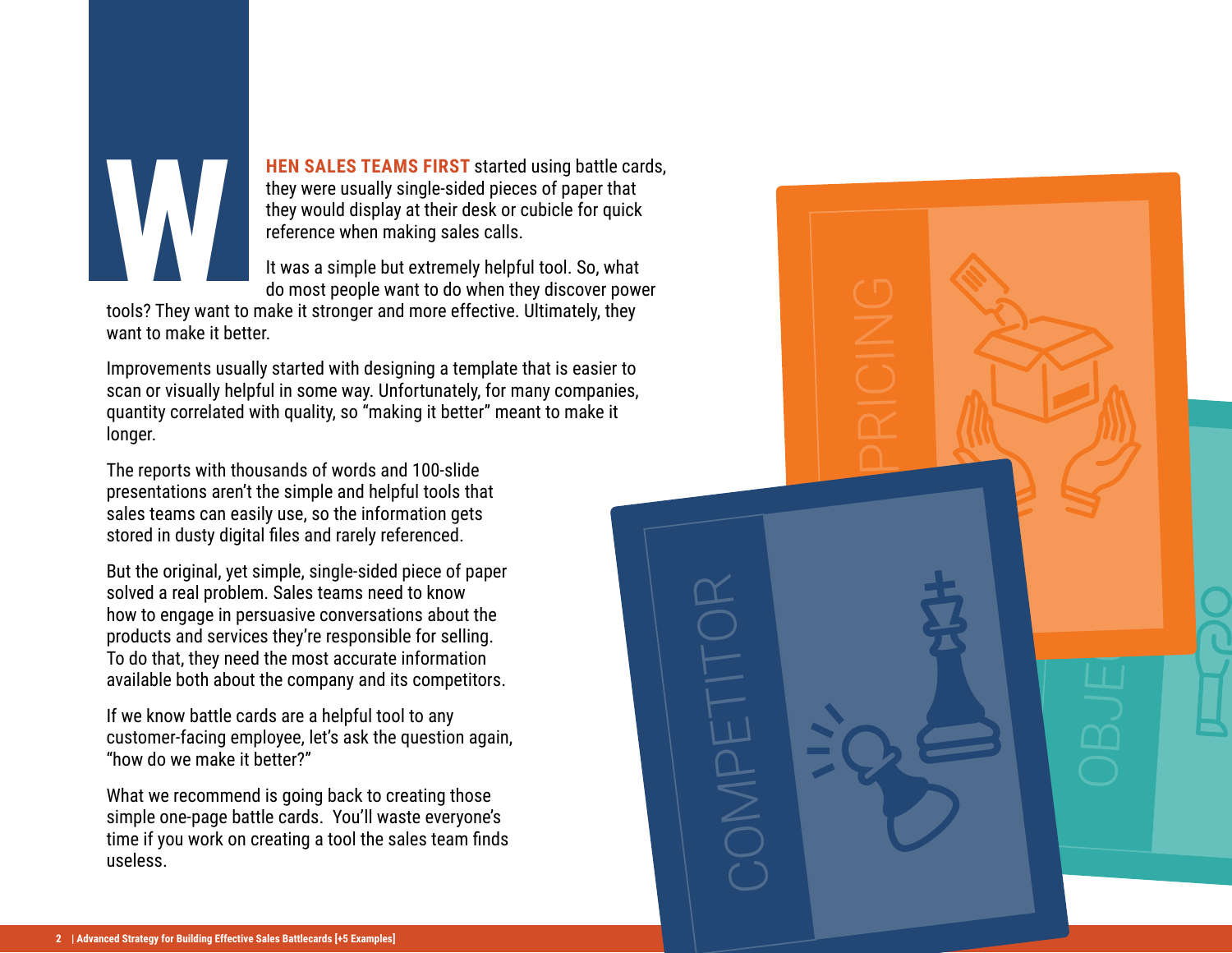## Your card must be 1

## Easy to read and written in natural language.

Meaning, a person can read a sentence verbatim to a prospect without it sounding rigid and scripted.

#### Simple to find. 2

Store the information in a format the end user is familiar with, which might mean in a CRM or maybe a simple word doc, excel sheet or PDF.

#### Quick to update. 3

Bad information will erode trust between the sales team and the prospect. One experience with false information and the salesperson may never use the resource again. Make sure that these are living breathing documents designed for change.

The ideal battle card is simple, but creating it isn't easy. It's challenging to identify the most important information that will help sales teams win the deal at the end of the day.

Your card can also link to more information for the sales team members who want to dive deep into the data or learn more about a particular product on a competitor's website. In fact, linking to proof will help your sales team build confidence and trust in the information and increase the likelihood of them putting the battle cards to use.

This ebook covers the common types of battle cards, and the most effective content to include on each one. But first, we'll dive into how to stack your battle card deck.

4

## Consistently formatted.

Make it easy for your team to jump from card to card by using a similar format for the information. If the testimonials are at the top of one battle card and the bottom of the next, they'll waste valuable time working to understand the information instead of prepping for their call or responding to the customer.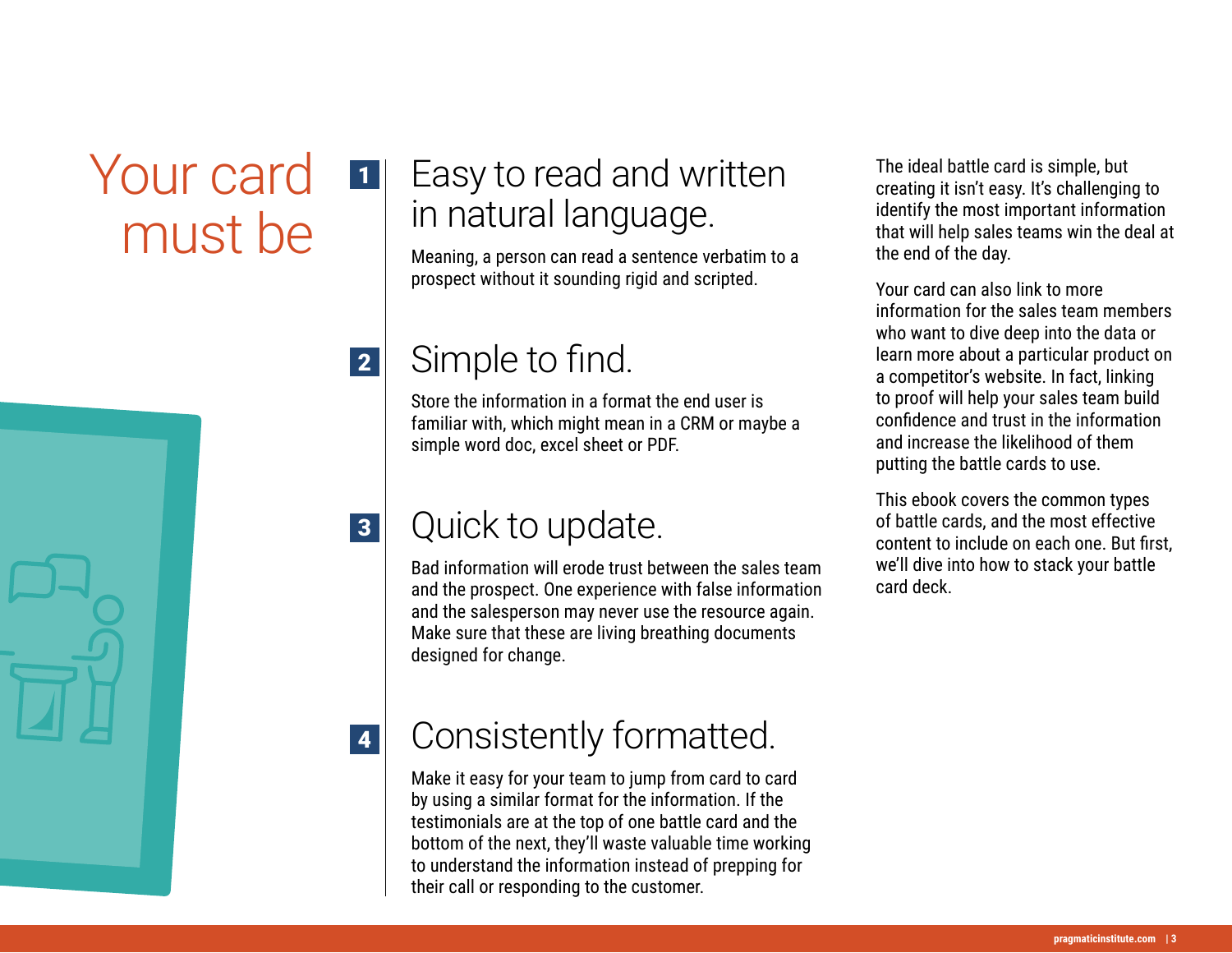## What's in Your Deck?

A small and effective battle card deck will guide your sales team to success. This solution works well for both veteran team members and your newest hires.

Here's how you'll stack the deck:

Card 1: Competitor Overview Card 2: Win/Loss Card 3: Objection Handling Card 4: Product Battle Cards Card 5: Pricing Battle Cards

This simple deck can be consistent for each competitor your team is likely to encounter while conducting sales calls.

#### **A note on design:**

Battle cards are internal documents, so the design should be functional not aesthetic. If graphs and charts help you digest information more efficiently, then use them. However, easy-to-edit information trumps pretty design every time.

You can't say, "oh, well this thing has changed about our competitors, so we'll need to assign a task and update in a few weeks." The information needs to always be accurate or the tool won't work and your team won't use them.

Where design is important is making sure that each deck of battle cards is consistent. Regardless if you're in "Folder A" or "Folder B," or if you're looking at "Competitor A" or "Competitor B," you'll find similar information in similar locations and they'll be designed in a similar format. This consistency makes finding and using battle cards easy.

Now, you want your sales team to be able to comment on the information, so updates can happen and everyone will know the information they have is the latest and best information available.

Additionally, you'll want the battle cards in some type of digital format in a shared file so everyone has access to the latest version of each deck. This might be a shared Google drive with a folder for each competitor. It might be stored in CRM software. It might be stored in a knowledge base or intranet.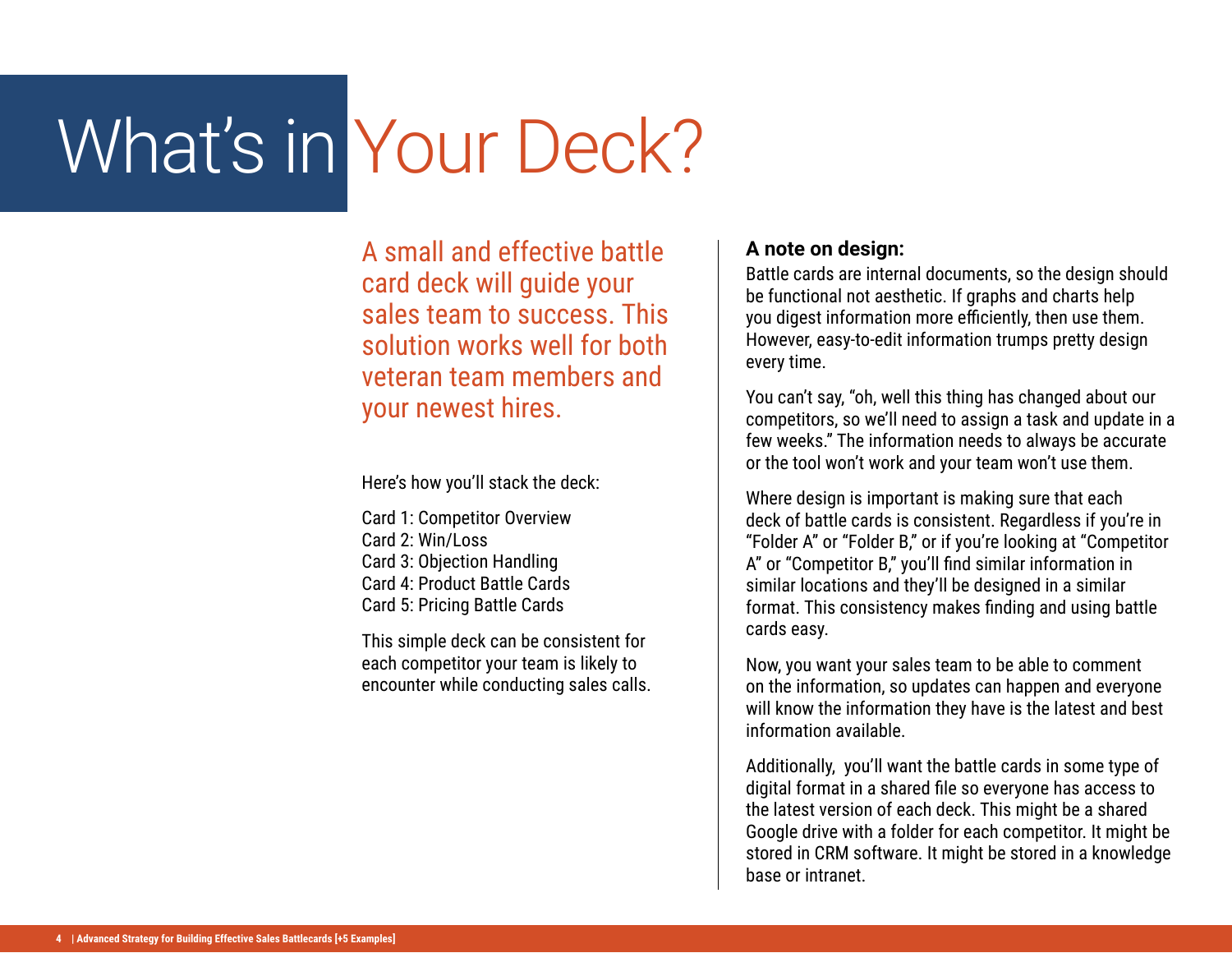## **Competitor Battle Cards**

The purpose of the competitor battle card is to help the salesperson quickly identify the strengths and weaknesses of a competitor and how those elements compare to your organization. These cards should first focus on your toughest competitors, the ones consistently coming up in conversations or your prospects' searches.

Not every customer will say, "I am also considering going with company X for this product or service." That would just make our job too easy. Instead, customers will likely ask questions or say key phrases that might identify which competitors they have spoken to or researched.

The sales team always needs to be vigilantly listening for cues from the customers so they know which pitch would win their business based on what information they find most relevant. The earlier your sales team can identify there is a competitor in a deal, the better position they are in to respond to common customer questions and considerations.

Here is an example involving a fictitious company whose main product is a learning management system. TeachIt connects teachers with a learning management system that makes it easy to create and sell courses.

#### **Recommended Elements:**

- <sup>n</sup>A quick synopsis about the competitor. What does the company provide and to whom?
- $\blacksquare$  A list of strengths that your prospects find appealing
- $\blacksquare$  A list of weaknesses that your prospects find concerning
- $\blacksquare$  Key products and services

#### **Company Overview**

TeachIt is an online learning platform where teachers can monetize their knowledge and students can come to learn anything from cooking to coding. The platform is an easy-to-use LMS for professionals and hobbyists. One component of their business model is their safe and simple payment system between the teachers and students. But their main product is the LMS they provide to the teachers.

#### **Strengths**

- $\checkmark$  Subscription pricing model
- $\vee$  Payment tiers including a freemium
- $\vee$  Quality website design

#### **Weaknesses**

- $\times$  No search feature for students to find teachers, which means instructors have to have a strong marketing strategy
- $\times$  Instructors are not vetted so students are sure about their level of expertise

#### **Key Products or Services**

• LMS • Payment Processing • Community Engagement feature

#### **Customer Profile**

Customers who use this platform may not have any formal education or advanced skills. However, they do have an interesting background or engaging teaching style that can help beginners start developing new skills. Anyone who has a skill and who can teach can utilize this platform. However, the most common customer is someone who might already teach their skills through in-person workshops. They want to reach a broader audience by using the platform.

The teachers pay the subscription fee and decide how much to charge their students for the knowledge they're uploading. The teacher doesn't know how to launch an LMS or even a website that has a learning structure, therefore, this platform removes the barrier by giving them a "what you see is what you get" course-building experience.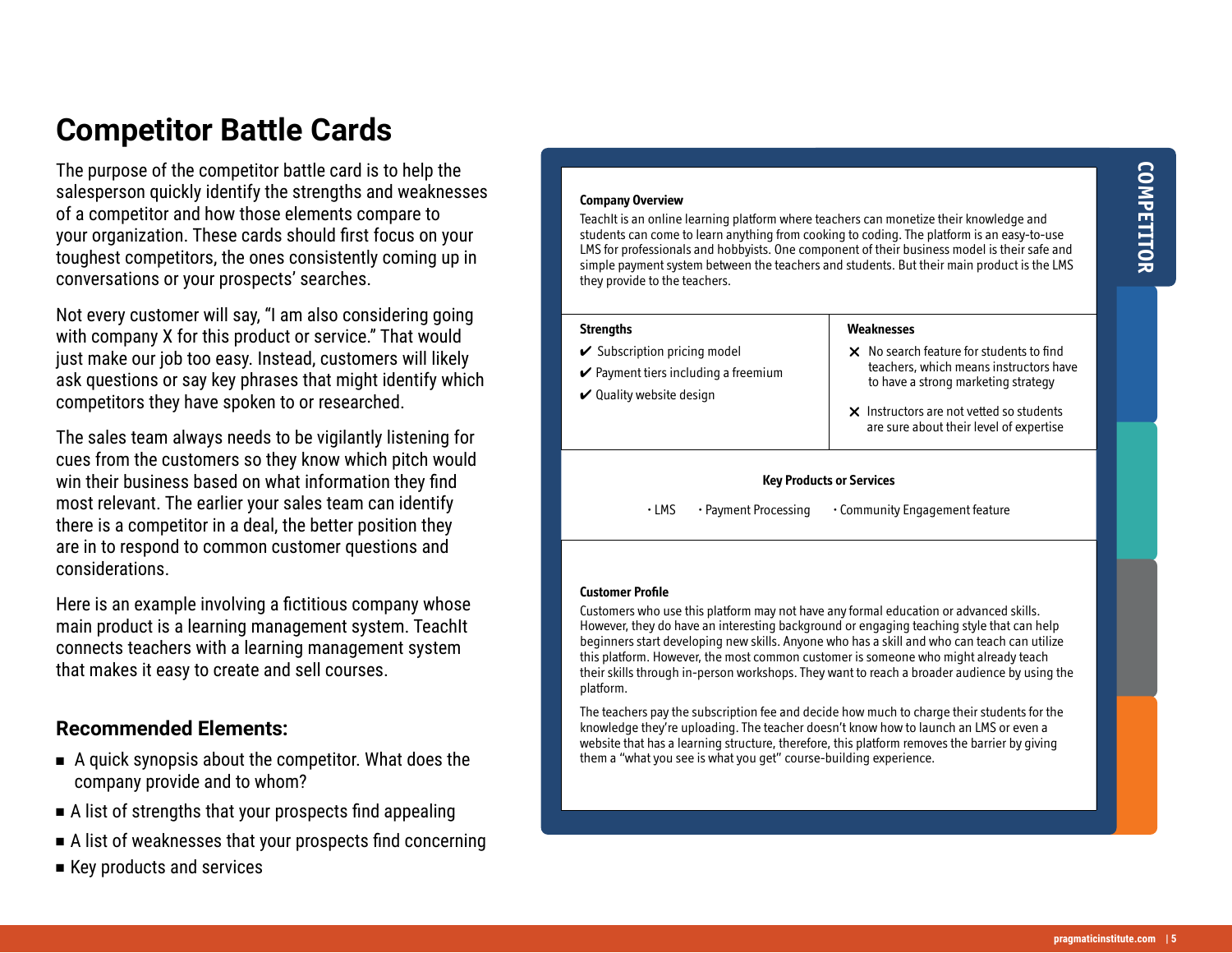## **Win/Loss Battle Cards**

The purpose of these types of battle cards is to quickly and clearly identify why your company will beat the competition or lose.

To start building this card, use the strengths and weaknesses that you listed for the competitor on the first battle card in the deck.

After each of your competitor's weaknesses, include a brief story that highlights the weakness to your prospect.

After each of your competitor's strengths, including a brief story that emphasizes why it isn't going to solve your prospect's main pain point.

The following is an example of a battle card for a company that is competing against TeachIt. For this example, the company using this card also has an LMS but it isn't subscription-based and doesn't have a freemium, but is a higher-quality platform for students and teachers alike because of the marketing features it offers and how they vet instructors before courses are built.

#### **Recommended Elements:**

- Competitor's strengths
- Competitor's weaknesses
- Stories to either highlight weaknesses or devalue strengths

#### **Competitor Strength 1:** Subscription Pricing Model

#### Counterpoint

Sure, the subscription model is nice when you're starting out, but advanced instructors like yourself usually plan to have their course live for more than a year. Once you make it beyond 18 months of selling courses, our model is actually priced more competitively.

#### **Competitor Strength 2:** Payment Tiers including a Freemium

#### Counterpoint

The problem with freemium is that while you aren't paying that monthly or annual subscription fee, you'll pay a significant amount in payment processing fees. Generally 8-12% of your sales, which over time is actually pricier than just paying to use the platform.

**Competitor Weakness:** There isn't a search feature for students to find teachers, which means instructors have to have a strong marketing strategy.

#### Response to Weakness

You're an expert in your field, but how much time do you want to spend learning and executing marketing tasks? The benefit of our platform is that you have the ability to reach students who are actively looking for the types of skills you are teaching. They can search for relevant keywords on our site and discover your course.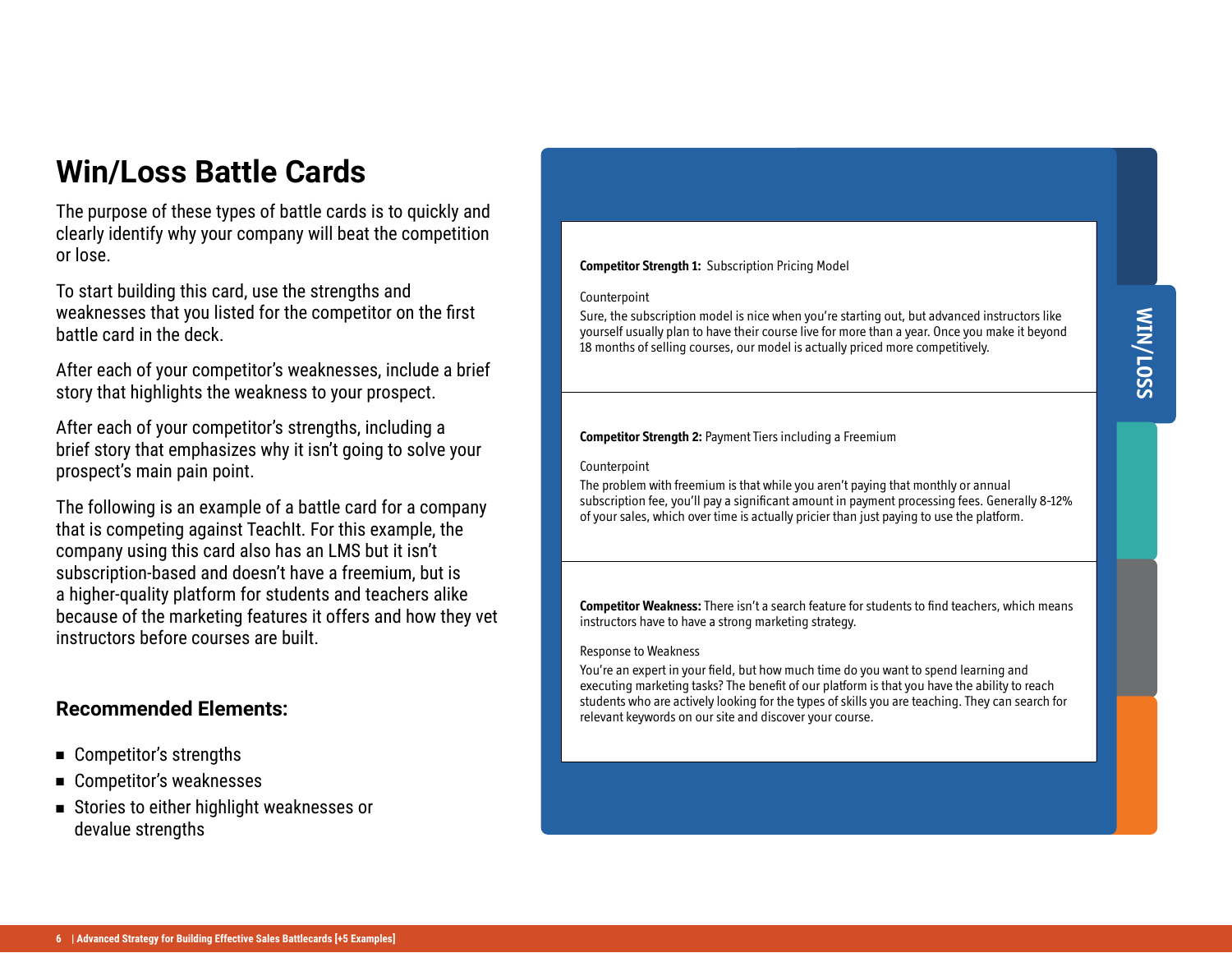## **Objection-Handling Battle Cards**

The purpose of objection battle cards is to have precise and consistent responses to specific objections customers consistently have to your product. Your sales team likely encounters a handful of these objections regularly.

To begin building these types of cards you have to gather intel from your sales team.

For one week, have them track every objection they encounter while on sales calls. List that objection in an excel sheet or some other document where it is easy to categorize and organize the results. Highlight any time there is a specific objection listed multiple times.

Next, ask your sales team how they responded to those objections. What type of responses resulted in a new customer and what type of response resulted in a lost opportunity?

For some companies, it might be useful to record sales conversations to capture this data, and then working with the product teams to craft an ideal response based on the understanding of the market and the competitors.

This card should include simple and conversational responses to common themes.

This is a continued example of a company that is competing against the fictitious company "TeachIt"

#### **Recommended Elements:**

- <sup>n</sup>Objections
- List of counterclaims

**Objection 1:** Your platform is more expensive than I've encountered at other similar companies.

Response

A price objection is always best addressed with a value conversation.

One of our best features is that students know that our platform is for experts in their field. Students are willing to pay more when they know they are getting a quality educational experience.

Our platform also offers a dual experience. One it's an easy-to-use LMS, like many companies. What sets us apart is the search functionality. We have students who want to learn but might not know what courses are available. Marketing your course on our platform is a seamless experience you won't find anywhere else.

**Objection 2:** I'm not sure your LMS can drive community engagement in the same ways the other company platforms can.

Response

We have a beta community platform that will launch to all users later this year.

Our community engagement platform will be a private space for you to engage with your students and students to engage with their peers.

We will also have a community for instructors to engage with other instructors to share ideas and helpful tips.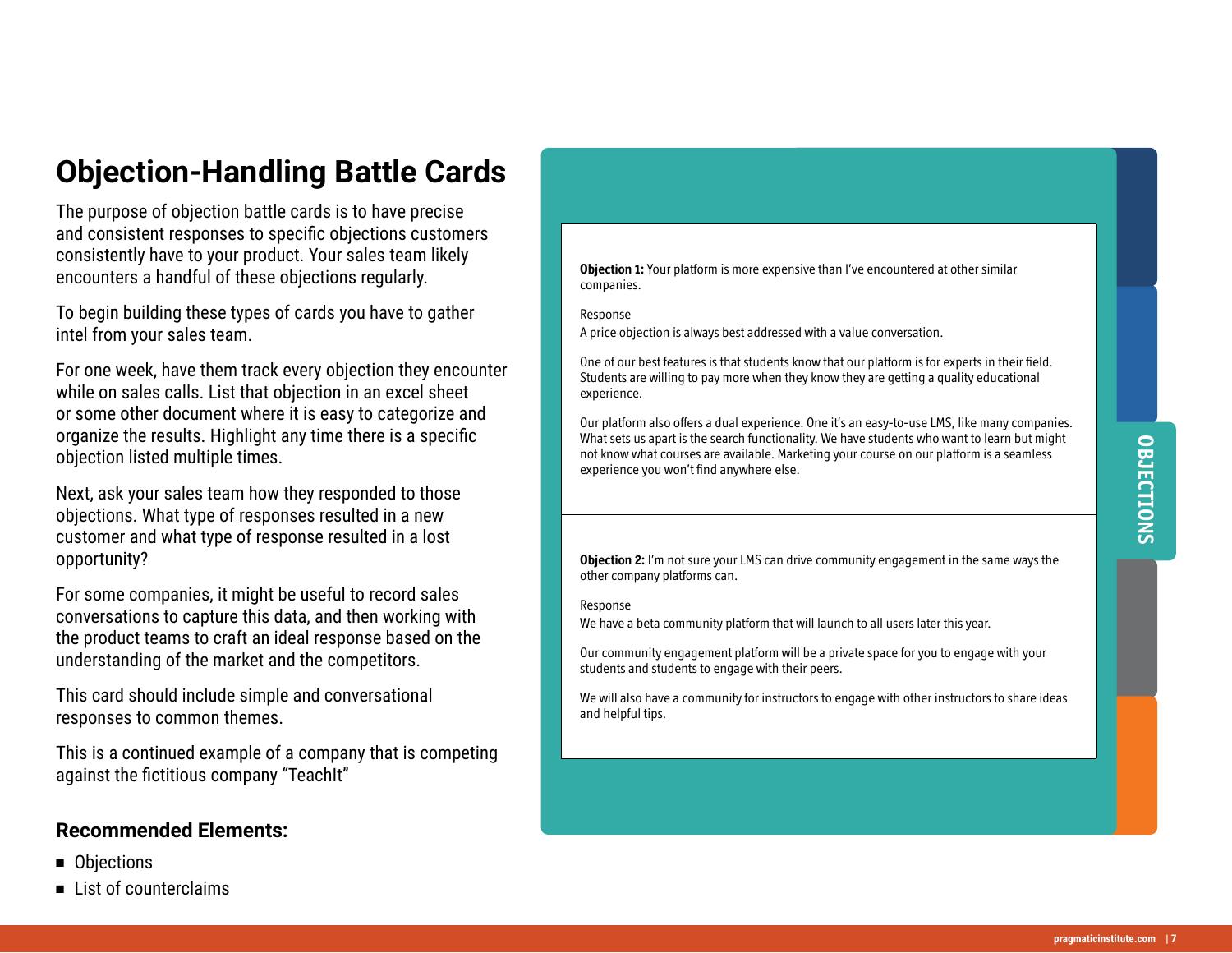### **Product Battle Cards**

The purpose of product battle cards is to provide your sales team with all the information they need about a particular product they are selling. Your prospects might be comparing prices, features and user experience.

The best product battle cards focus not on the competitor but on the customer. When you focus on the pain points your target audience experiences, you equip them with information that will help them weigh what options will resolve their biggest problems.

These types of cards can also be highly educational for new sales team members who might not be as familiar with your company's products and the competitors who are offering similar options.

#### **Recommended Elements:**

- A quick features comparison
- <sup>n</sup>A list of customer pain points and the response to why your company's product is best suited to solve their problem
- **n** Product strengths
- <sup>n</sup>Product weaknesses

|                                      | <b>TeachIt LMS</b> | Our Product |
|--------------------------------------|--------------------|-------------|
| Payment Processing                   |                    |             |
| <b>Subscription Payment</b>          |                    |             |
| One-time course set-up fee           | x                  |             |
| <b>Community Engagement Platform</b> |                    |             |

#### **Customer Pain Points**

- 1. Customers lack the skills to design a website that is gated in a way that students have to purchase a course before accessing the materials.
- 2. Marketing strategies to help prospective students find their course.

1. The ability to connect students to teachers

5. Students know that instructors are vetted and have the experience to teach the subject

2. One-time set up fee without ongoing

3. Payment processing capabilities

6. Community engagement features

4. Ongoing customer support

and teachers to students

subscription costs

**Strengths**

3. Teachers want to build ongoing and engaging communities with their students and potentially have it as an add-on to their courses.

#### **Our Product**

#### **Weaknesses**

- 1. The website doesn't look as new as some recently launched LMS systems.
- 2. There are no freemium options or trial periods longer than a week
- 3. Instructors find the course start-up expenses to be intimidating
- PRODUCT **PRODUCT**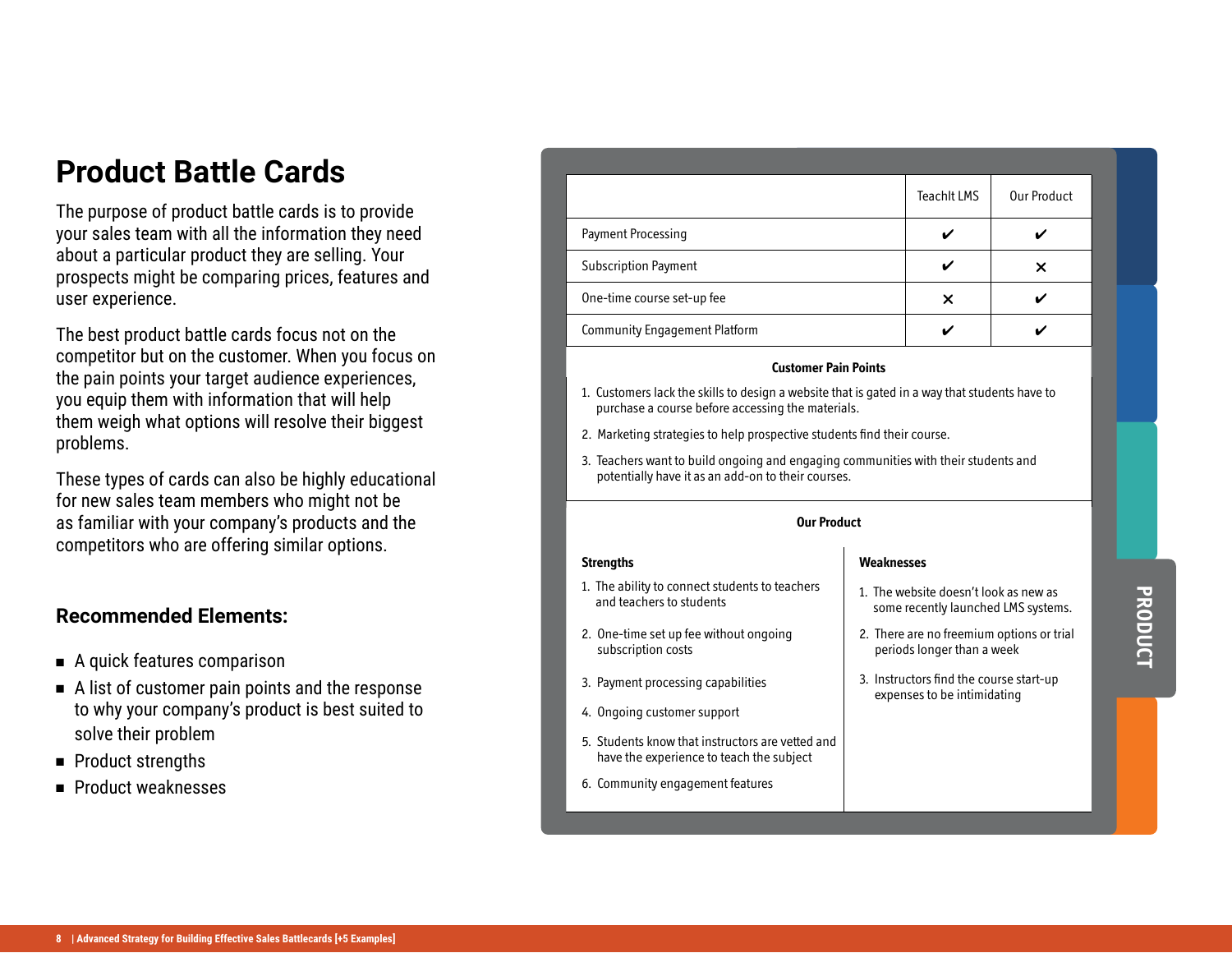## **Pricing Battle Cards**

The purpose of this battle card is to equip your sales team with insights into your competitors' pricing strategies. You can also compare prices, but each price point should include context about the product to prevent a race to the bottom in your pricing strategy. This card should also highlight opportunities to create values-based conversations.

It might help to link back to the product card to prevent having to repeat information in your pricing card about the product. You could also link back to the objections-handling battle card.

Obtaining this information can be challenging at times because competitors aren't always forthcoming with the pricing structures of their products. You'll depend on research and intel from the sales team to craft this battle card.

#### **Recommended Elements:**

- A brief description of the product's pricing strategy
- The price comparison including any tierpricing

**Pricing Narrative**: While it can seem like competitor pricing is cheaper at first, we can quickly see that successful and serious instructors like yourself will find our platform much more affordable.

| <b>Learning Management System</b>                                                                                                                              |                                                                                                             |  |
|----------------------------------------------------------------------------------------------------------------------------------------------------------------|-------------------------------------------------------------------------------------------------------------|--|
| Us                                                                                                                                                             | Them                                                                                                        |  |
| \$3,000 (one-time setup fee)                                                                                                                                   | \$0 Per Month<br>\$39 Per Month<br>\$99 Per Month<br>\$249 Per Month                                        |  |
| <b>Ongoing Hosting Fee</b>                                                                                                                                     |                                                                                                             |  |
| Us                                                                                                                                                             | Them                                                                                                        |  |
| \$15 per month                                                                                                                                                 | \$0                                                                                                         |  |
| <b>Transaction Fees</b>                                                                                                                                        |                                                                                                             |  |
| Us                                                                                                                                                             | Them                                                                                                        |  |
| $1\%$                                                                                                                                                          | 5%-15%                                                                                                      |  |
| ** The average course for our ideal customer sells between \$500 - \$1,200, which means they will<br>have to pay the competitor between \$25 - \$180 per sale. |                                                                                                             |  |
| Cost per 150 students in 18 months                                                                                                                             |                                                                                                             |  |
| Us                                                                                                                                                             | Them                                                                                                        |  |
| Course Sales: \$105,000<br>One-time setup fee: \$3,000<br>Payment Processing Fees: \$1,050<br>Hosting Fees: \$270<br>Total Expense: \$4,120                    | Course Sales: \$105,000<br>Subscription: \$702<br>Payment Processing Fees: \$5250<br>Total Expense: \$5,952 |  |
| ** This calculation is using the basic plan at \$700 a course for TeachIt compared to a similarly<br>priced course through our program.                        |                                                                                                             |  |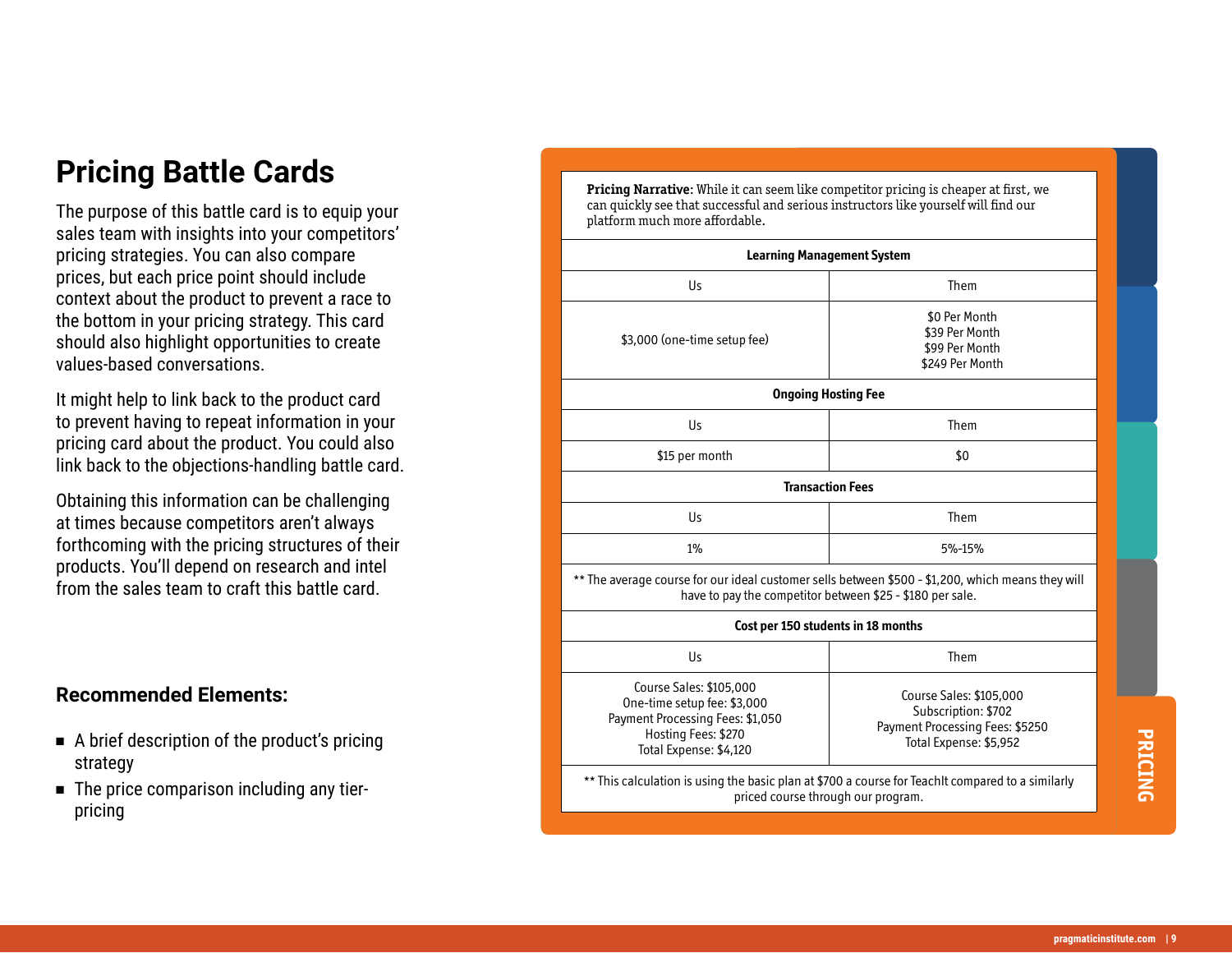## How Many Battle Card Decks Do I Need?

Before we wrap up, you might be thinking the example helped me understand what will work for one competitor, but how many battle card decks do I need?

The answer is simple: As many as you absolutely need but no more.

If you're trying to keep up with dozens and dozens of competitors and the battle card decks that go with them, they'll quickly become an unhelpful and cumbersome tool to manage. You'll create a new problem while not solving the original problem if you fall into this trap.

It also helps to think about the day you have ahead. What conversations might you have? What competitors are most likely to come up in those conversations?

Find the most relevant battle card decks and review them. Does the information look accurate? If so, have them at hand and ready to reference.

You can't predict the direction of every conversation, but you can set yourself up for success with a little bit of planning.

The important thing to remember is that these documents are tools, not tasks. If you're spending more time creating and editing battle cards than using them on sales calls, then you'll have to retrace your steps and discover where the process went wrong. Is there too much information or not enough? Is the information accurate? Are there battle cards for the right competitors? Is the content simple to edit?

Build your battle card deck and think of it as a prototype. Ask your teams for honest input about how they are helpful and when they aren't useful. Refine and then refine again. Over time, with the right amount of editing, you'll have a sharp tool ready to help you and your sales team win.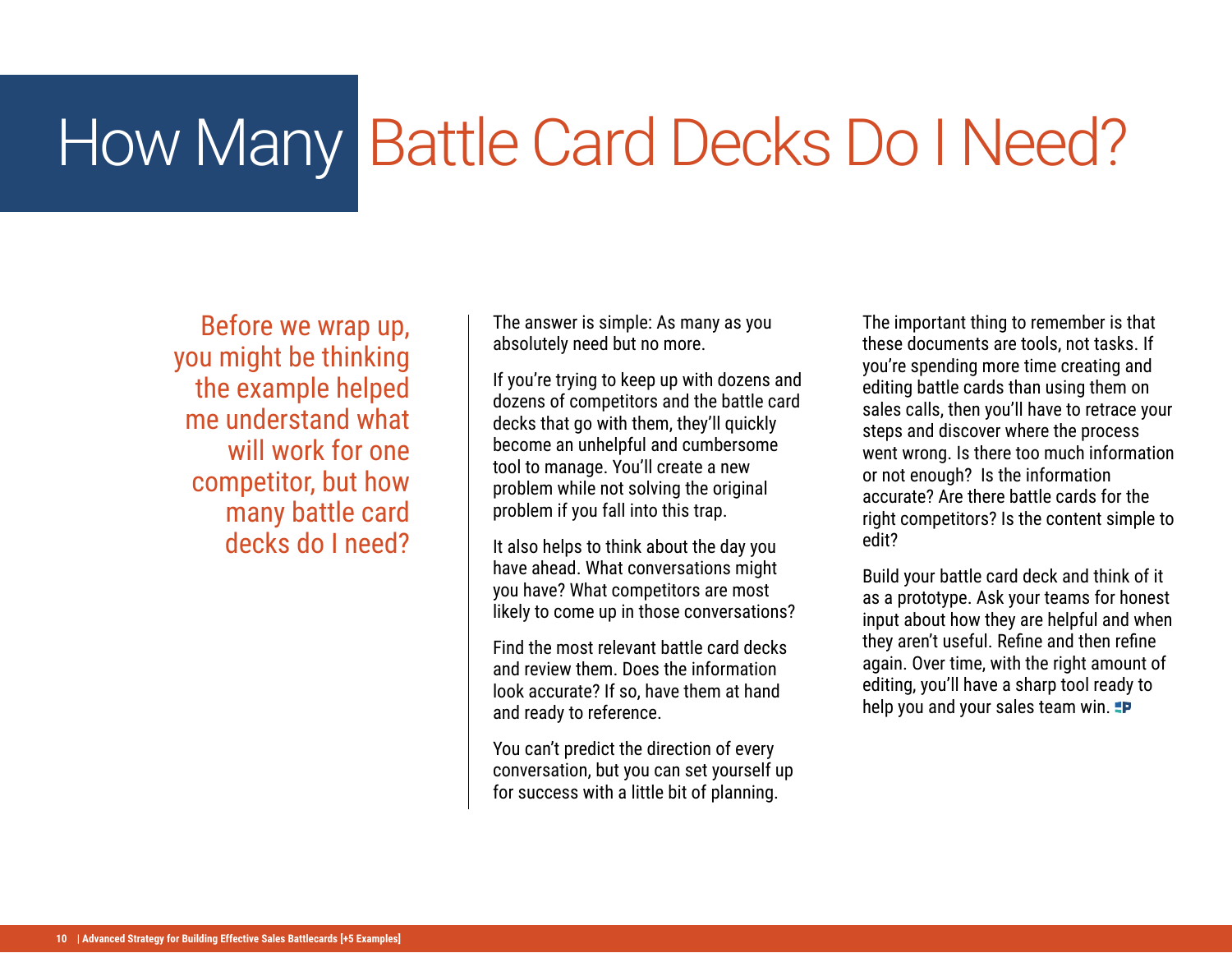## **FROM BATTLE CARDS TO BATTLE-TESTED TRAINING**

Take your sales and launch efforts to the next level with the help of Pragmatic Institute



FOUNDATIONS

Implement a proven, practical [blueprint for being market driven.](https://www.pragmaticinstitute.com/course/product/foundations)



MARKET [Focus your team on the marketing](https://www.pragmaticinstitute.com/course/product/market/)  strategies that deliver results.



**LAUNCH** [Elevate your team's product](https://www.pragmaticinstitute.com/course/product/launch/)  and marketing launches.



**PRICE** [Set the right price for each](https://www.pragmaticinstitute.com/course/product/price/)  product in each market.



[For more information about these courses or our executive offerings, visit](https://www.pragmaticinstitute.com/) **pragmaticinstitute.com** or call **480.515.141**1